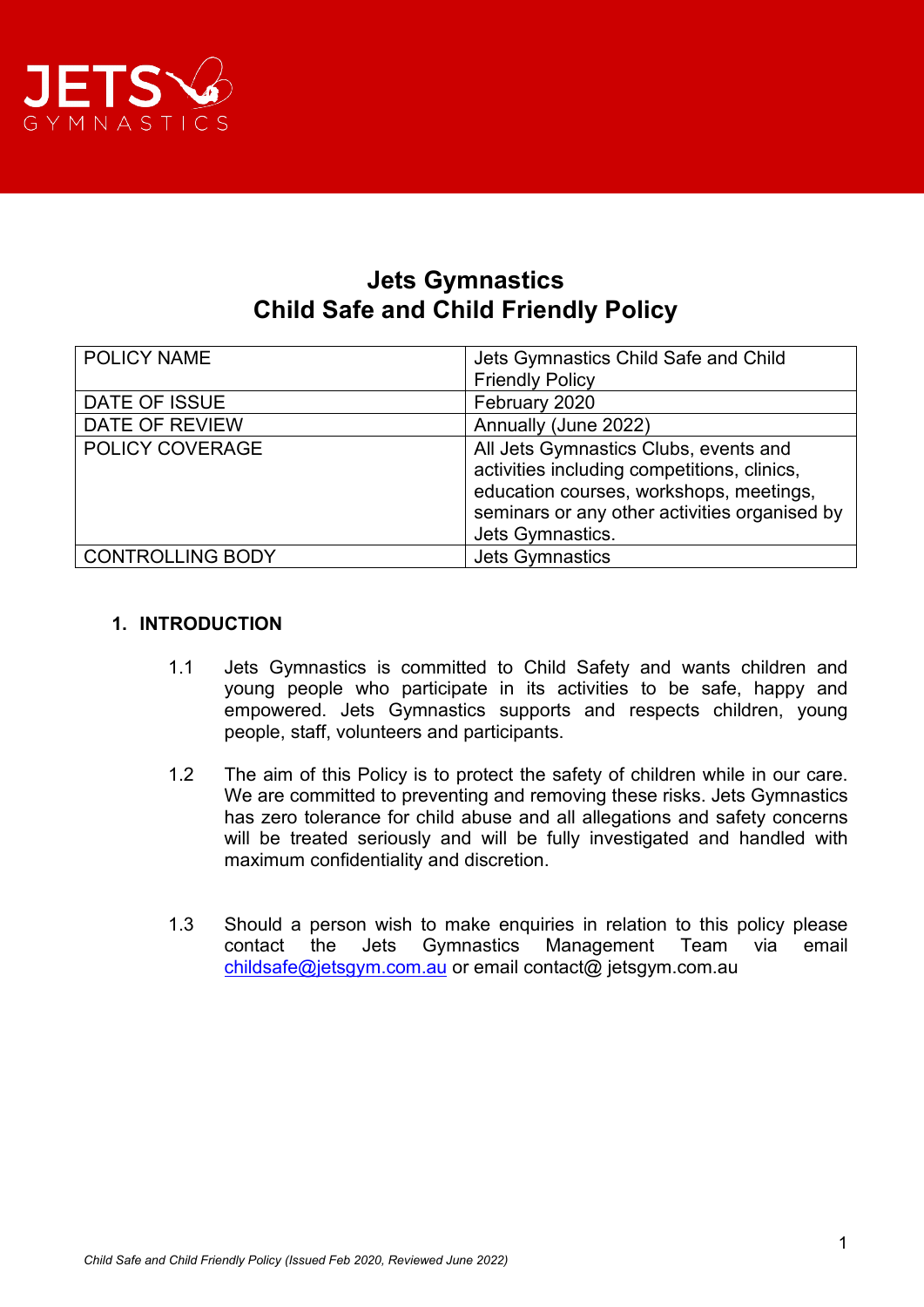

## **2. POLICY STATEMENT**

- 2.1 Jets Gymnastics is committed to providing the highest level of membership service. This includes protecting members' privacy, promotion of positive behaviors and attitudes, and protecting the health safety and wellbeing of members.
- 2.2 Jets Gymnastics considers that the health, safety and well-being of children takes priority over all other competing considerations. Jets Gymnastics considers that this is necessary to ensure the health, safety and welfare of all members and to protect the image and reputation of the sport, the Organisation and its members.
- 2.3 Jets Gymnastics has a zero tolerance to child abuse and is committed to promoting and protecting children from abuse and neglect to the greatest extent possible. All children have equal rights to protection from child abuse, regardless of their sex, religion, disability or sexual orientation etc.
- 2.4 Child protection is a shared responsibility between Jets Gymnastics, its employees, parents/guardians, coaches, and members of the gymnastics community. Everyone that participates in Jets Gymnastics activities is responsible for the care and protection of children, and reporting information about child abuse.
- 2.5 Jets Gymnastics supports the active participation of all children. We listen to their views, respect what they say and involve them when making decisions, where appropriate, especially about matters that will directly affect them (including their safety).
- 2.6 Jets Gymnastics is also committed to the cultural safety of Aboriginal and Torres Strait Islander children, and those from culturally and/or linguistically diverse backgrounds, and to providing a safe environment for children living with a disability.
- 2.7 Jets Gymnastics promotes fairness and consideration for all staff, volunteers and participants.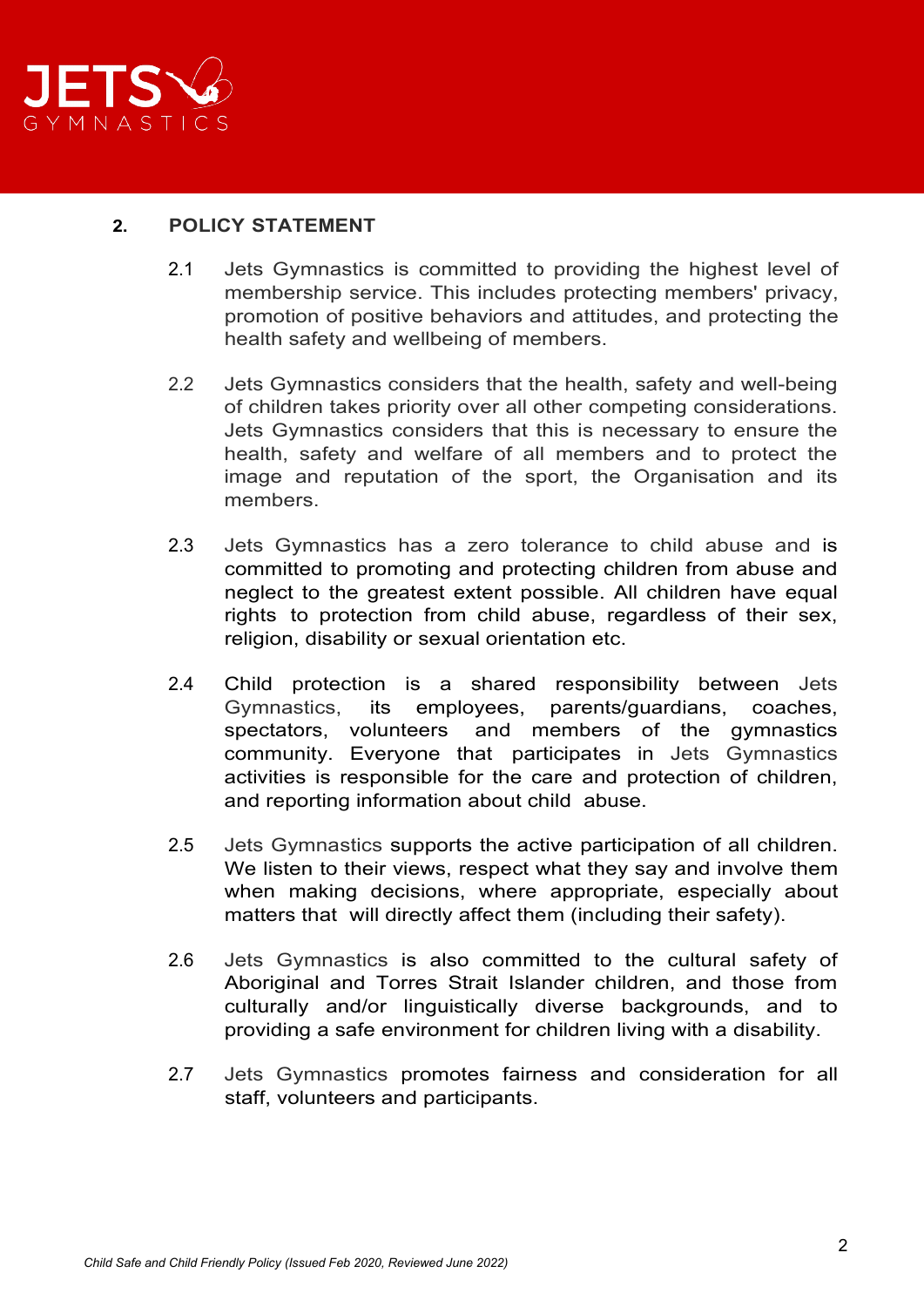

## **3. SCOPE**

- 3.1 This Policy applies to part 1, parents, spectators, coaches, judges and staff throughout all Jets Gymnastics events and activities.
- 3.2 This Policy will continue to apply retrospectively to a person or Member following the cessation of their association or employment with Jets Gymnastics.

## **4. RELATED DOCUMENTS** & **LEGISLATIVE REQUIREMENTS**

- 4.1 This Policy must be read in conjunction with:
	- (a) the law of the Commonwealth and Victoria including but not limited to:
		- (i) Children, Youth and Families Act 2005 (Vic)
		- (ii) Child Wellbeing and Safety Amendment (Child Safe Standards) Act 2015 (Vic)
		- (iii) Crimes Act 1958 (Vic); and
		- (iv) Working with Children Act 2005 (Vic)
	- (b) Jets Gymnastics policies and procedures.

## **5. DEFINITIONS**

- 5.1 **Child** means a person involved in the activities of Jets Gymnastics (including athletes) and under the age of 18 years unless otherwise stated under the law applicable to the child.
- 5.2 **Child protection** means any responsibility, measure or activity undertaken to safeguard children from harm.
- 5.3 **Sexual offence** means any act which exposes a child to, or involves a child in, sexual processes beyond his or her understanding or contrary to accepted community standards. Sexually abusive behaviours can include the fondling of genitals, masturbation, oral sex, vaginal or anal penetration by a penis, finger or any other object, fondling of breasts, voyeurism, exhibitionism, and exposing the child to or involving the child in pornography. It includes child grooming, which includes actions deliberately undertaken with the aim of befriending and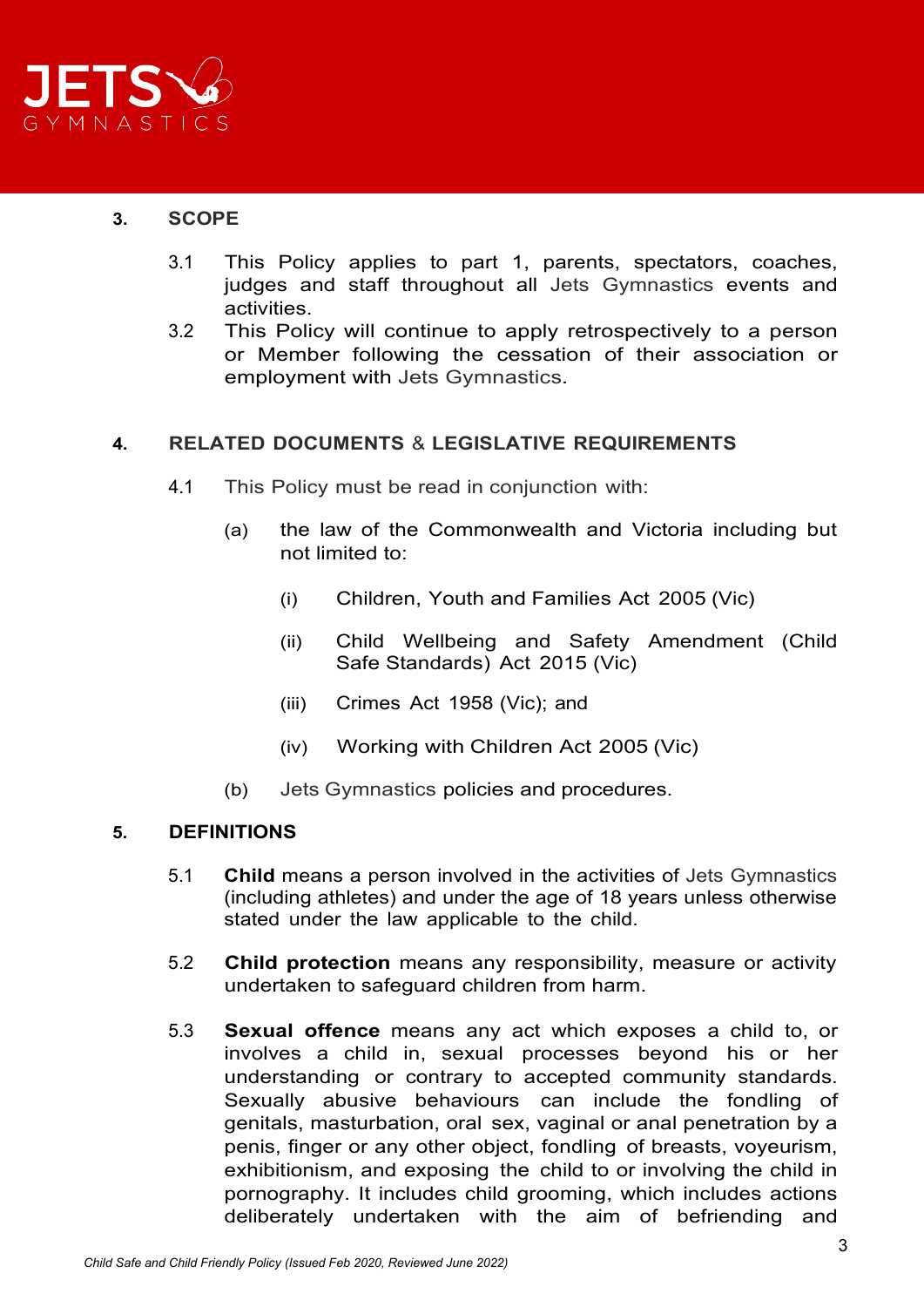

establishing an emotional connection with a child (or the child's carer, family or supervisor) to lower the child's inhibitions and prepare them for engagement in a sexual offence.

5.4 **Mandatory reporter** means a person who is legally required to make a report to the Department of Human Services or the Police if they form a belief on reasonable grounds that a child is in need of protection. It includes teachers, principals, registered psychologists, nurses, doctors and midwives.

## **6. Recognising and reporting child abuse**

- 6.1 A person may, in the course of participating in the sport or other activities of Jets Gymnastics or carrying out their work, form a belief on reasonable grounds that a child is in need of protection from child abuse.
- 6.2 If a person is concerned about an immediate risk to a child's safety, the person must phone "000" as soon as practicable.
- 6.3 **Child abuse** can be divided into four categories:
	- (a) **Physical abuse:** occurs when a child has suffered, or is likely to suffer, significant harm as a result of a physical injury, such as a non-accidental physical injury.
	- (b) **Sexual abuse:** occurs when a child has suffered, or is likely to suffer, significant harm as a result of sexual abuse, such as when a child is exploited, or used by another for his or her sexual gratification or sexual arousal, or for that of others.
	- (c) **Emotional and psychological abuse:** occurs when a child has suffered, or is likely to suffer, emotional or psychological harm of such a kind that the child's emotional or intellectual development is or is likely to be significantly damaged; and
	- (d) **Neglect:** occurs when a child's physical development or health has been, or is likely to be significantly damaged. It refers to an omission, such as depriving a child of food, clothing, warmth, hygiene, intellectual stimulation, supervision and safety, attachment to and affection from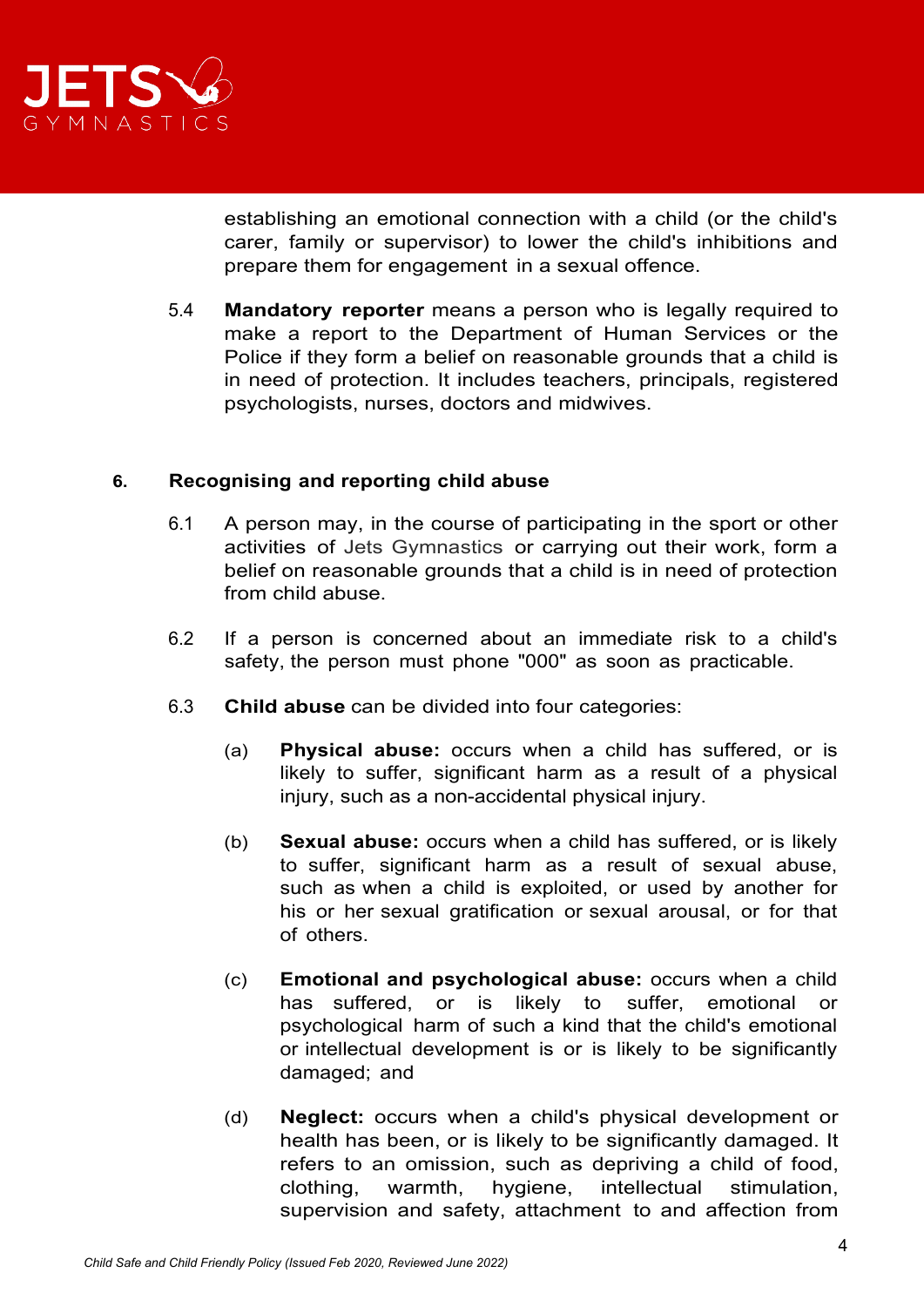

adults, or medical care.

6.4 Child abuse includes any actions that results in actual or potential harm to a child, in circumstances where the child's parents have not protected, or are unlikely to protect, the child.

#### **Mandatory reporters**

- 6.5 Select classes of people in the community (including teachers, nurses and doctors) are required by law to report to the Child Protection Unit of the Department of Health and Human Services **(DHHS)** where they have formed a belief, on reasonable grounds, that a child is in need of protection because they have suffered (or are likely to suffer) significant harm due to physical or sexual abuse.
- 6.6 This report must be made as soon as practicable, and after each occasion where he or she becomes aware of a further reasonable ground for the belief.

## **Reasonable grounds for belief**

- 6.7 A reasonable belief is formed if a reasonable person believes that
	- (a) the child is in need of protection;
	- (b) the child has suffered or is likely to suffer significant harm as a result of physical or sexual injury; and
	- (c) the child's parents are unable or unwilling to protect the child.
- 6.8 To form a reasonable belief, you should consider and assess all the facts, such as the source of the allegation and how it was communicated, the nature of and details of the allegation, and whether there are any other related matters known regarding the alleged perpetrator.
- 6.9 A 'reasonable belief' or a 'belief on reasonable grounds' is not the same as having proof, but is more than mere rumour or speculation.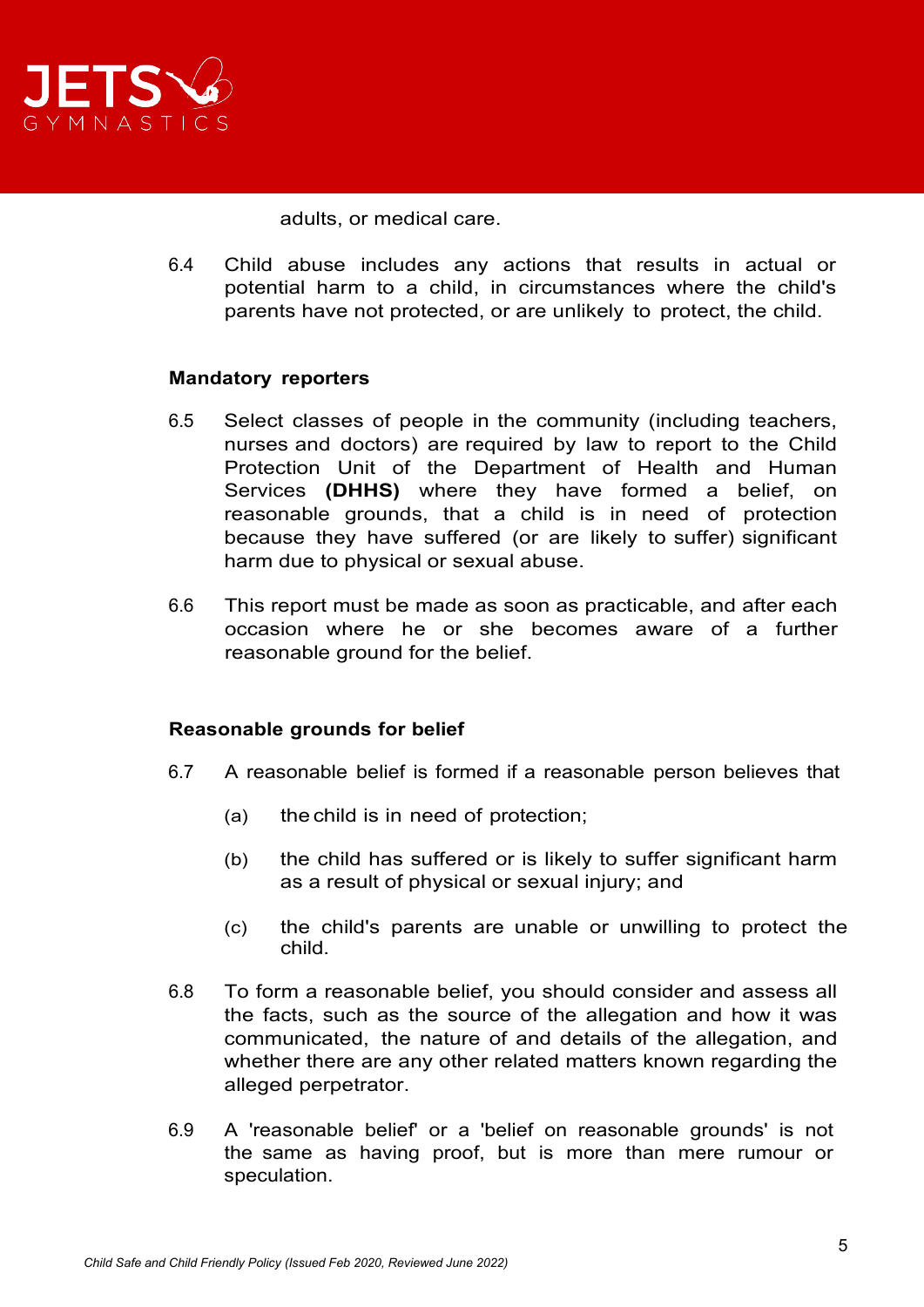

- 6.10 You will have reasonable grounds to notify if:
	- (a) a child states that they have been physically or sexually abused;
	- (b) a child states that they know someone who has been physically or sexually abused (sometimes the child may be talking about themselves);
	- (c) someone who knows a child states that the child has been physically or sexually abused;
	- (d) professional observations of the child's behaviour or development leads a professional to form a belief that the child has been physically or sexually abused or is likely to be abused; or
	- (e) signs of abuse lead to a belief that the child has been physically or sexually abused.

## **Voluntary reporters**

6.11 In addition to the mandatory reporting obligations above, any person who believes on reasonable grounds that a [child](http://www.austlii.edu.au/au/legis/vic/consol_act/cyafa2005252/s3.html#child) is in need of protection from any form of child abuse, *may* disclose that information to the Police or DHHS.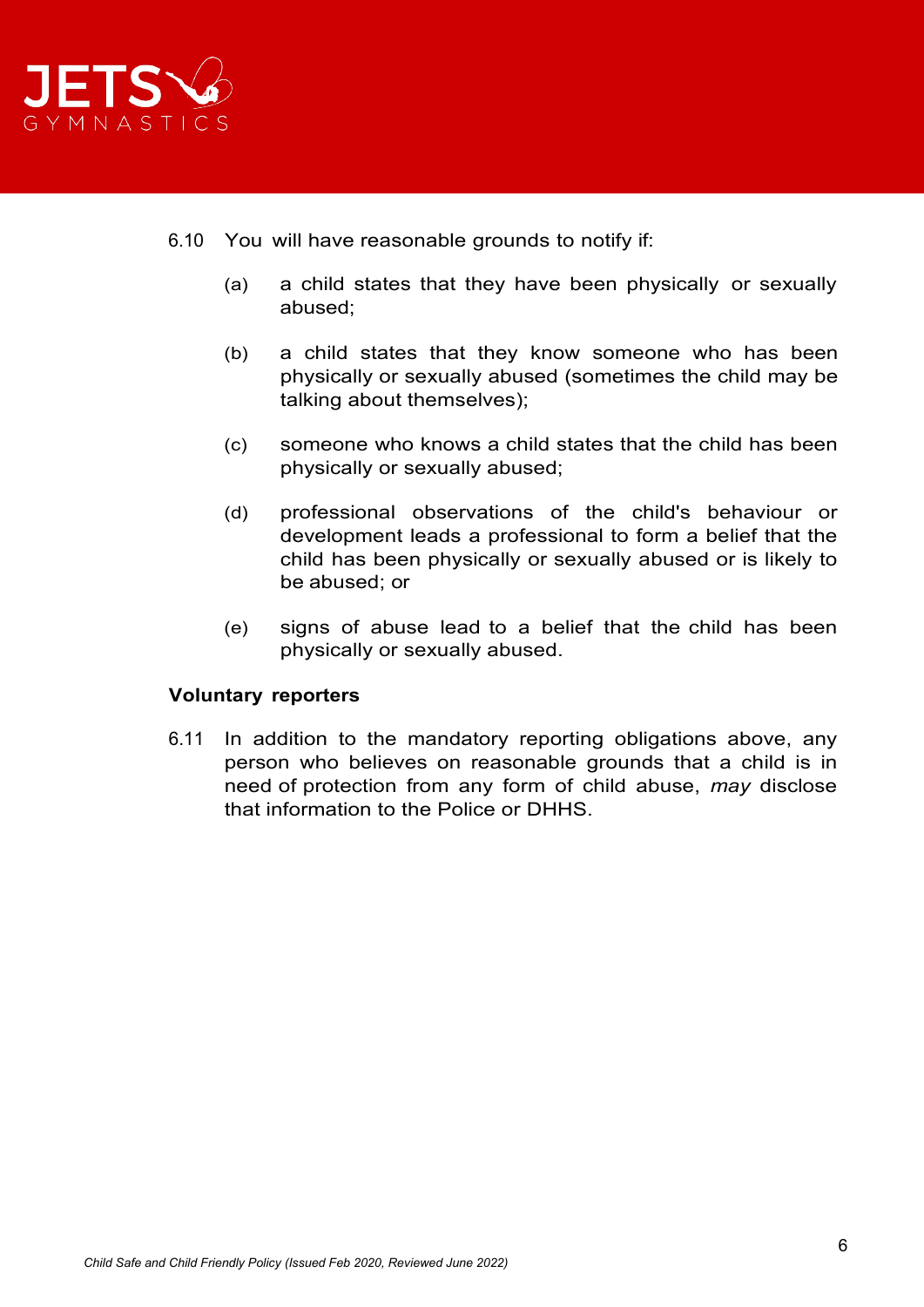

#### **Reporting child sexual abuse**

6.12 If a person receives information that leads them to form a reasonable belief that a sexual offence has been committed in Victoria against a child (under the age of 16 years) by another person (of or over the age of 18 years), the person has a legal obligation to disclose that information to the Police as soon as it is practicable. Individuals who fail to comply with this obligation under the *Crimes Act 7958* (Vic) may be subject to a penalty of 3 years imprisonment.

#### **Jets Gymnastics' approach to reports of abuse**

- 6.13 Jets Gymnastics supports and encourages a person to make a report to the Police or DHHS if they form a belief on reasonable grounds that a child is in need of protection, or they are concerned about the safety, health or wellbeing of a child.
- 6.14 Any person that makes a report in good faith in accordance with their reporting obligations (whether mandatory or discretionary) will be supported by Jets Gymnastics, and will not be penalised by Jets Gymnastics for making the report.
- 6.15 If a person is uncertain as to whether they should make a report to an external authority in relation to the safety of a child, they may speak to the Jets Gymnastics Management Team (email: childsafe@jetsgym.com.au). If in doubt, ask for assistance.
- 6.16 If an allegation is made against a member of staff or volunteer, Jets Gymnastics will follow the reporting procedure and take all steps to ensure that the safety of the child is paramount. An initial step will involve the withdrawal of the accused person from active duty, which could entail standing down, reassignment to a role without direct contact with children, working under closer supervision during an investigation, working from home, or any other measures deemed appropriate depending on the seriousness of the allegation.
- 6.17 Jets Gymnastics will investigate allegations of inappropriate conduct against a child in accordance with procedural fairness and will handle the allegations in a confidential manner to the greatest extent possible.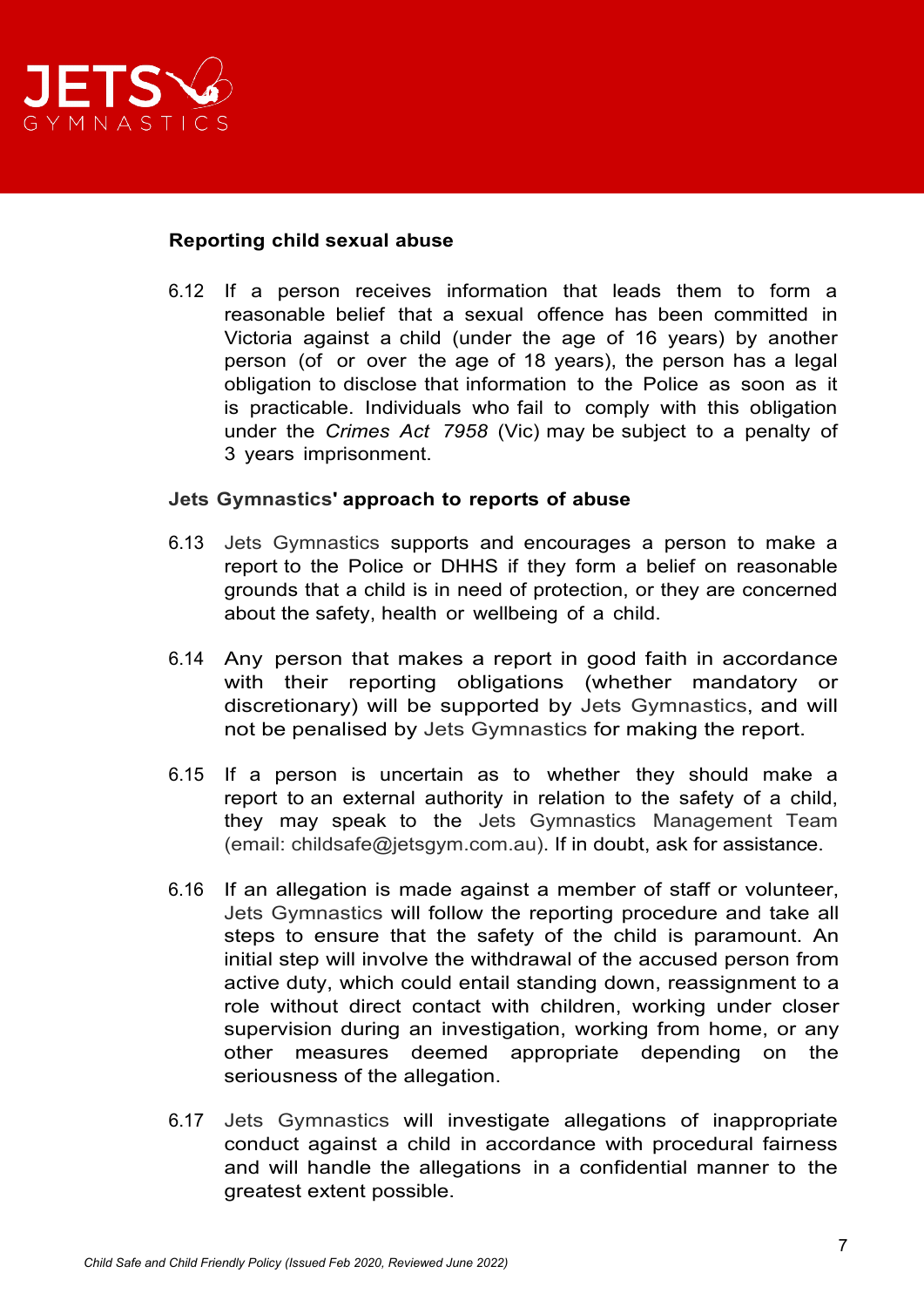

- 6.18 Jets Gymnastics will cooperate with the directions of the Police and/or DHHS in relation to any investigation conducted by these authorities.
- 6.19 Jets Gymnastics will keep a register of any allegations regarding inappropriate conduct.

## **1. CHILD SAFE AND CHILD FRIENDLY GUIDELINES**

#### **1.1 Change Rooms and Bathrooms**

Staff/Volunteers, regardless of gender, should not enter change rooms or bathrooms where gymnasts are present.

## **1.2 Adults under investigation**

Adults under investigation in relation to a matter involving child abuse, or any matter which has the potential to render their Working With Children Check (WWCC), assessment notice withdrawn or a detention order imposed, will be prohibited, by the Jets Gymnastics Management, from participating in Jets Gymnastics activities.

## **1.3 Coach Assistance** - **Spotting**

Spotting should be avoided where possible and only done when considered a necessary part of gymnastics that is required for the safety of the athletes. All coaches must ensure that all physical contact with the athletes which occurs when 'spotting' is appropriate for the situation and necessary for the athlete's safety. There should always be other adult coaches present whenever coaching and care should be taken to explain the spotting procedure to the child /gymnasts. Gaining consent prior to spotting.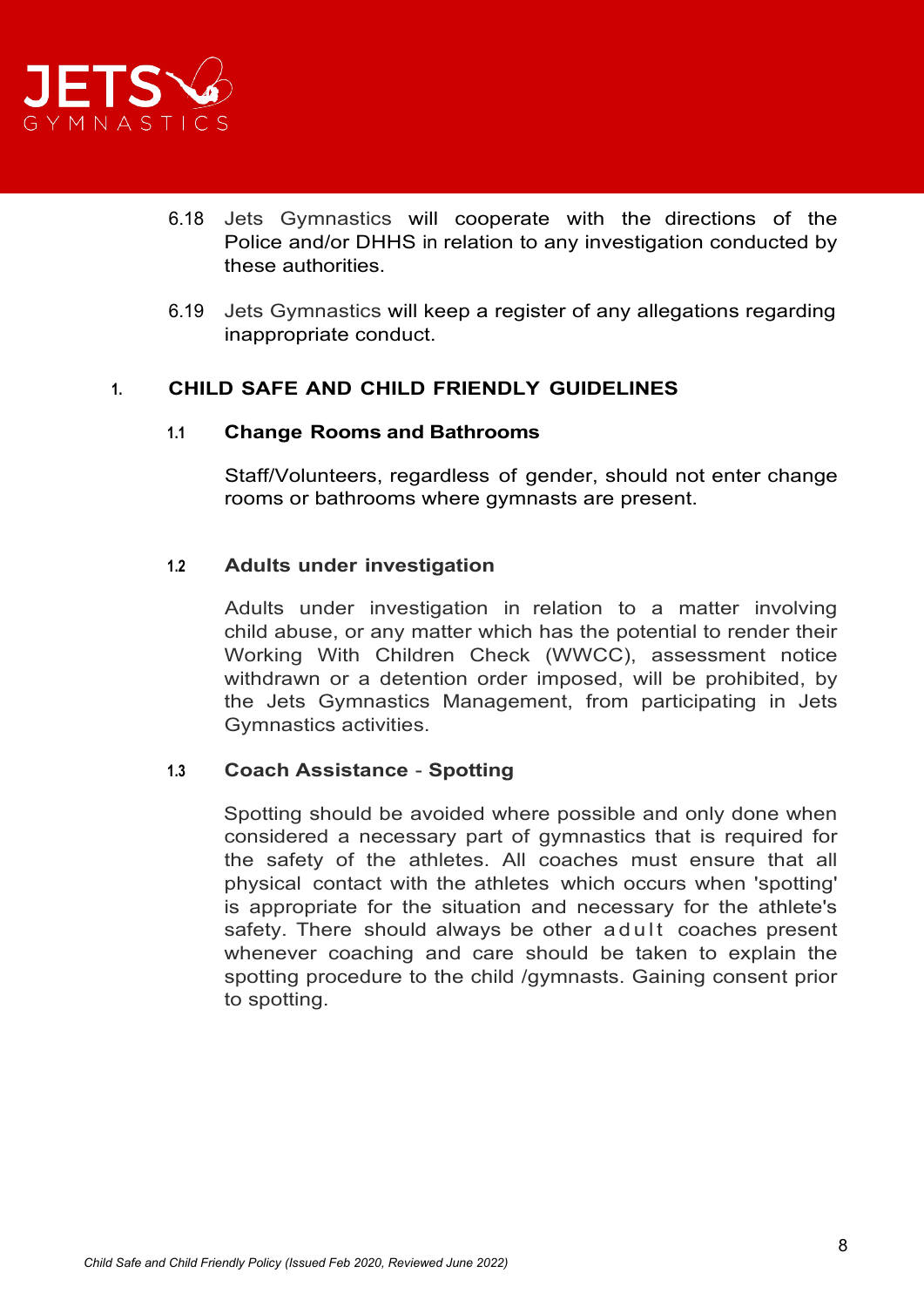

# **7. ENGAGING NEW PERSONNEL**

- 7.1 The minimum standard for background checks of employees and volunteers of Jets Gymnastics and its members is the law as it applies in Victoria.
- 7.2 Jets Gymnastics undertakes a comprehensive recruitment and screening process for all staff and volunteers which aims to:
	- (a) promote and protect the safety of all children who participate in the activities of Jets Gymnastics;
	- (b) identify and recruit the safest and most suitable candidates who share Jets Gymnastics' values and commitment to protect children; and
	- (c) prevent a person from working at Jets Gymnastics if they pose an unacceptable risk to children.
- 7.3 Jets Gymnastics requires staff and volunteers to pass the recruitment and screening process prior to commencing their engagement with Jets Gymnastics
- 7.4 As part of the screening and recruitment process, an applicant must provide appropriate evidence (e.g. WWCC) to show that they are suitable to work with children and young people in a recreational setting.
- (a) All Jets Gymnastics staff and Board members require a WWCC.
- (b) The following key event personnel must have a valid WWCC:
	- (i) those paid by Jets Gymnastics for their services;
	- (ii) volunteers;
	- (iii) relevant contractors who may have unsupervised access to children;
	- (iv) anyone else who Jets Gymnastics staff feel require a WWCC due to the nature of the work that they are undertaking for Jets Gymnastics.
- 7.5 The type of evidence that an applicant is required to provide to Jets Gymnastics will vary depending on the type of position that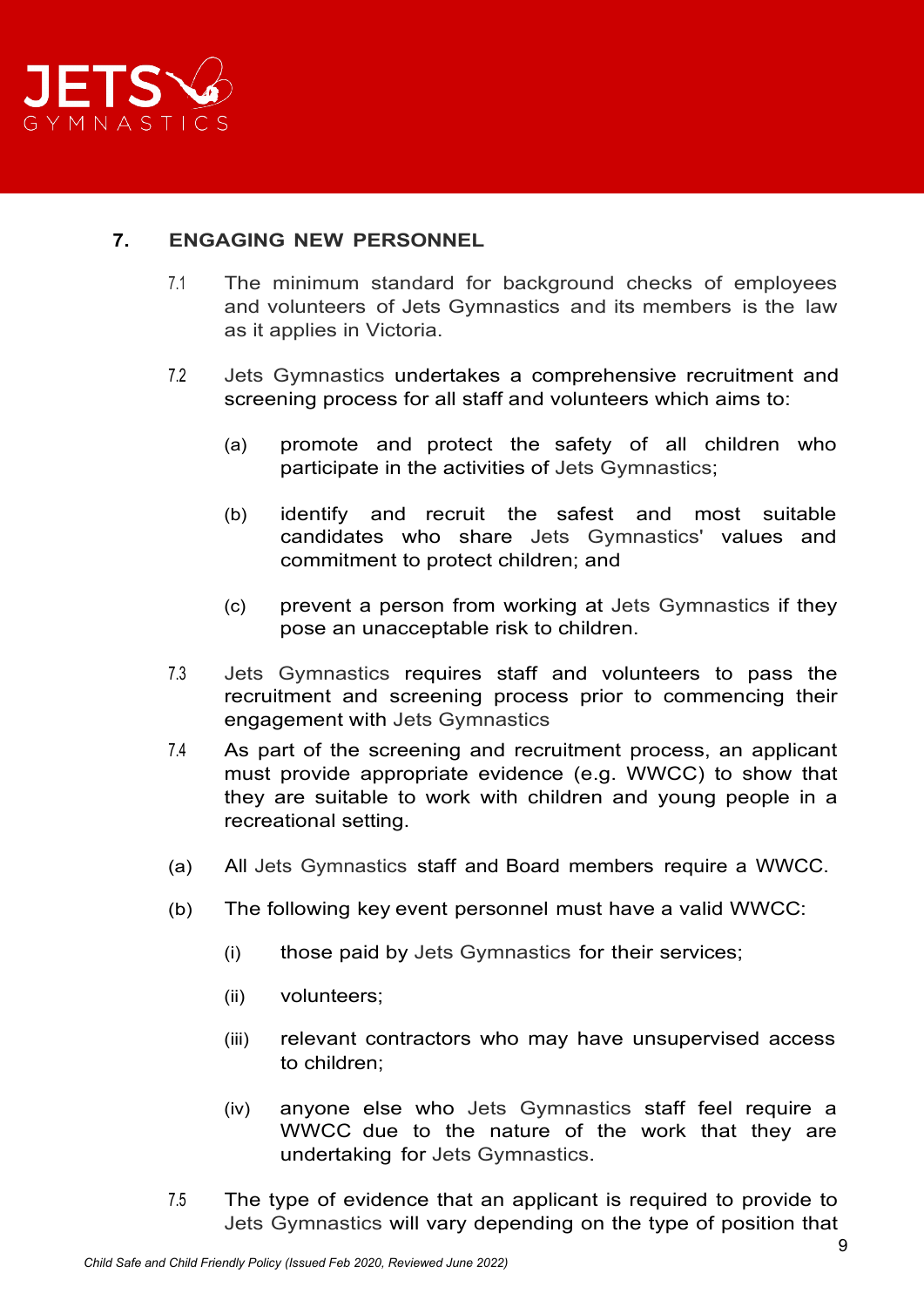

they are applying for. However, an applicant will not be offered a position until they provide the required evidence to Jets Gymnastics.

- 7.6 Jets Gymnastics will exercise discretion and may require applicants to provide a Police check in accordance with the law and as appropriate, before they commence their engagement and during their time with Jets Gymnastics in regular intervals.
- 7.7 Jets Gymnastics will undertake thorough reference checks prior to engaging any personnel.
- 7.8 Once engaged, Jets Gymnastics will provide staff and volunteers with access to the policy. The policy must be reviewed and staff/volunteers must acknowledge their understanding of the policy.
- 7.9 Jets Gymnastics records recruitment documentation including WWCC, GA qualifications, child safe workshop certificates Etc. on Bamboo HR which is checked and updated regularly.
- 7.10 When employed at Jets, staff are required to provide managers with review questions every quarter. These include any child safety concerns which the staff member has seen allowing the manager of each centre to follow this up with staff members.

## **8. RISK MANAGEMENT APPROACH**

- 8.1 Child safety is a part of Jets Gymnastics 'overall risk management approach.
- 8.2 All Jets Gymnastics Venues undergo regular risk assessments for child abuse across all programs to ensure the health, safety and welfare of all of our members.

## **9. POLICY BREACHES**

9.1 It is a breach of this policy for any person or organisation to which this policy applies, to have been found to have done anything contrary to this policy.